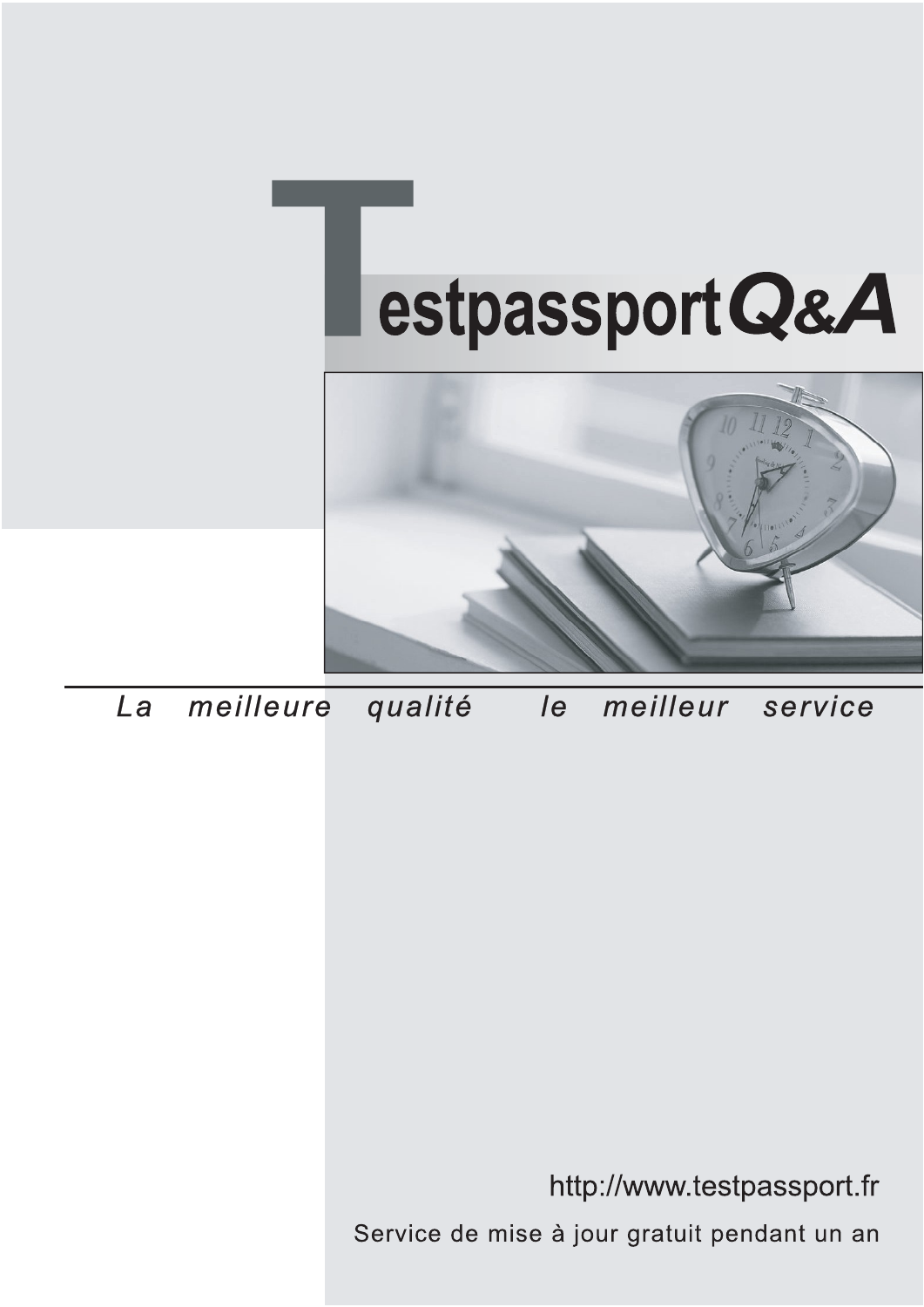# **Exam** : **C2090-623**

# **Title** : : IBM Cognos Analytics Administrator V1

# **Version** : Demo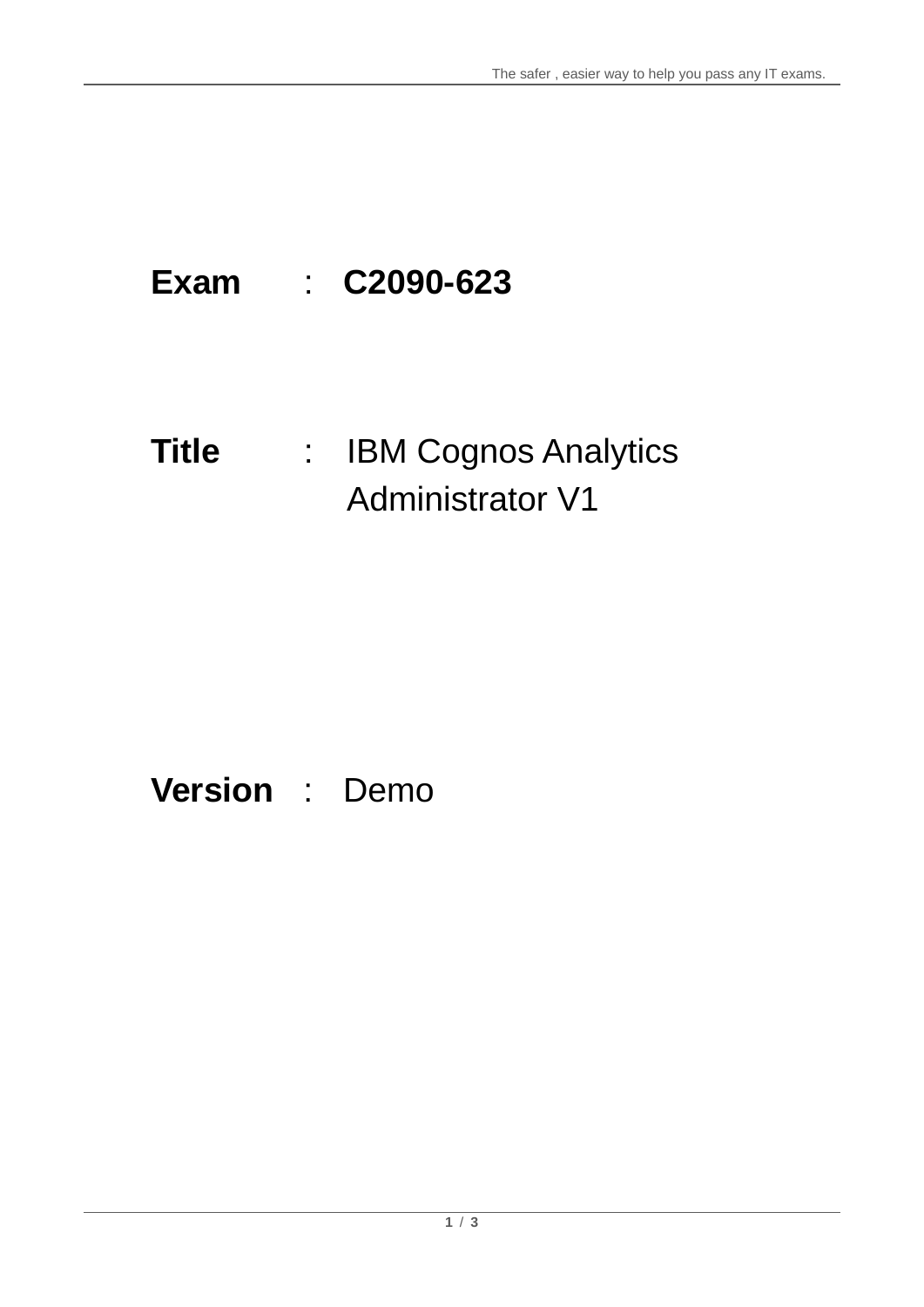1.An administrator needs to setup security for a newly installed environment.

Which of the following is a valid step?

- A. Remove the default authentication provider.
- B. Enable anonymous access for selected users, groups, or roles.
- C. Delete the Everyone group to limit access to the environment for selected users, groups, and roles.

D. Add trusted users, groups, or roles to the System Administrators role, and then remove the Everyone group from the role.

#### **Answer:** D

# **Explanation:**

You may not want all users that exist in an authentication source to have access to IBM Cognos software. To secure IBM Cognos software, configure the product so that only users who belong to a specific group or role in your authentication source, or in the Cognos namespace, are allowed access.

We recommend using the Cognos namespace because it contains preconfigured groups and roles that help you to secure IBM Cognos software quickly. One of the preconfigured groups is Everyone.

By default, the group Everyone belongs to several built-in groups and roles in the Cognos namespace. If you decide to use the Cognos namespace, you must remove the Everyone group from all built-in groups and roles and replace it with groups, roles, or users authorized to access IBM Cognos software. References: IBM Cognos Administration Version 10.1.0, Administration and Security Guide, page 64

2.In a multi-server environment, an administrator wants to ensure that items in the Content Manager Cache service are re-validated every thirty seconds.

Which option would accomplish this?

A. Set the memory limit of the Content Manager Cache service to 30000.

B. Set the DISP.contentManagerCacheService.accountlnactivityTimer property to 30000.

C. Set the DISP.contentManagerCacheService.cacheValidatorTimetoLive property to 30000.

D. Set the DISP.contentManagerCacheService.cacheValidatorTimetoLinger property to 30000.

# **Answer:** C

# **Explanation:**

ValidatorTimetoLive determines how long data objects remain in the cache. After the Validator timer expires objects are considered Invalid and have to be fetched from Cm again. Value is in ms, and default is 900000.

References: https://www.slideshare.net/barnaby1502/cognos-technical-super-session-2012, page 11

3.An administrator is configuring settings for the Cognos Analytics Mobile app.

Which settings can be managed?

- A. To store the user credentials in the IBM Cognos Mobile app.
- B. The maximum number of minutes to store cached credentials.
- C. Allow the user to create an image (screenshot) of the Active Report.
- D. The maximum number of Active Reports to store locally on the mobile device.

#### **Answer:** B

# **Explanation:**

Policy settings

These settings define how to deliver Cognos Analytics content to mobile applications. References: